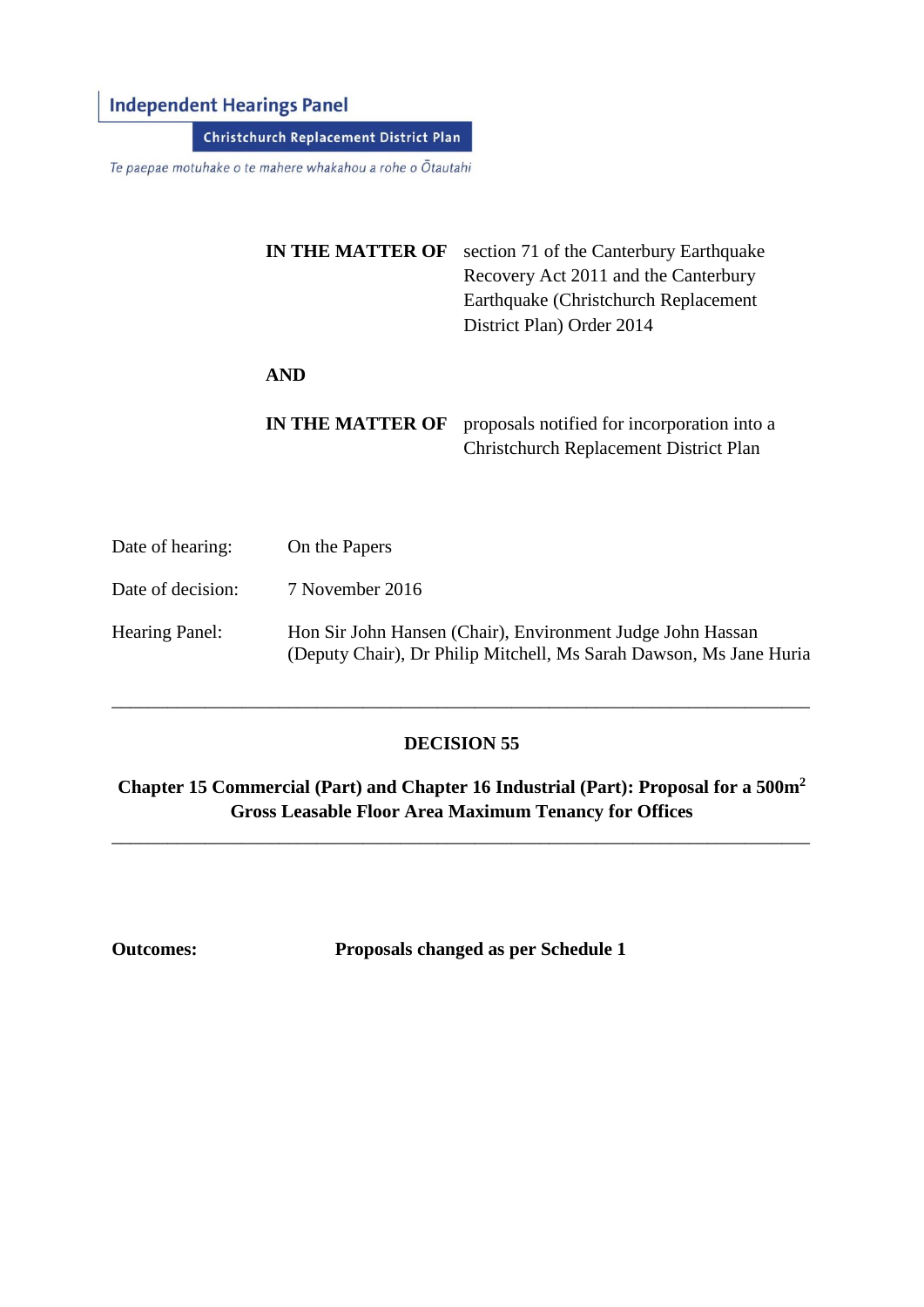## **COUNSEL**

Mr JGA Winchester and Ms CJ McCallum

## **TABLE OF CONTENTS**

Christchurch Replacement District Plan Te paepae motuhake o te mahere whakahou a rohe o Ōtautahi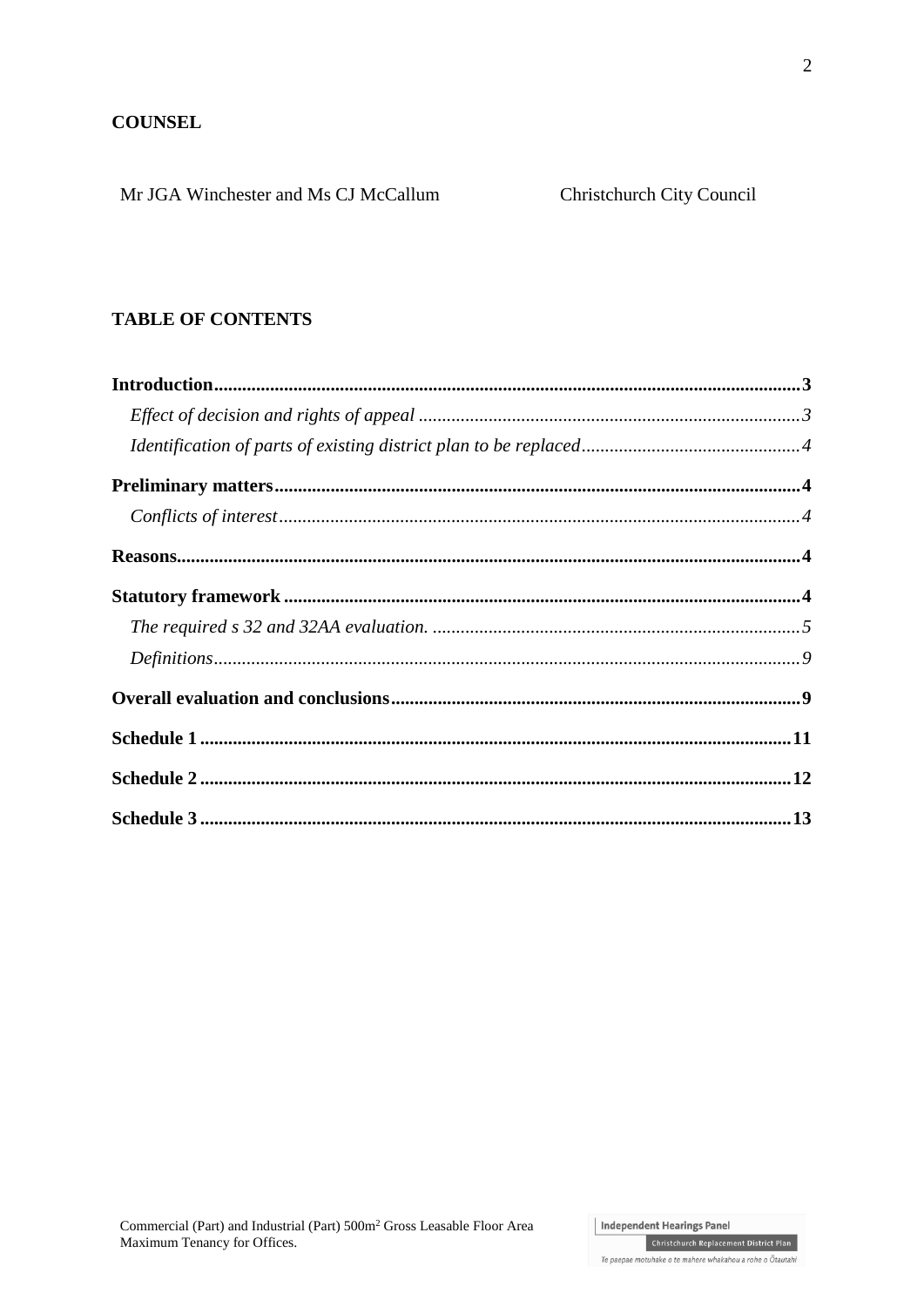#### **INTRODUCTION**

[1] This decision ('decision') continues the series of decisions made by the Independent Hearings Panel ('Hearings Panel'/'Panel') concerning the formulation of a replacement district plan for Christchurch City (including Banks Peninsula) ('Replacement Plan'/'Plan').<sup>1</sup>

[2] This decision concerns Chapter 15 Commercial (Part) and Chapter 16 Industrial (Part) in relation to a proposal for a 500m<sup>2</sup> Gross Leasable Floor Area Maximum Tenancy for Offices in the Key Activity Centres ('KAC/KACs'), including the Commercial Retail Park zone (Langdons Road), and the Industrial Park zone (Tait Campus and Awatea) , together ('office cap').

[3] In this decision, the phrase 'Notified Version' describes the version notified by the Christchurch City Council ('CCC'/'Council'). For the reasons we discuss below, no changes were proposed to the Notified Version.

[4] Where we refer to the 'Decision Version', it is our approval of the Notified Version, as set out in Schedule 1, which will become operative upon release of this decision and the expiry of the appeal period.

[5] This decision follows our consideration of submissions and the Council's evidence on the papers. Further background on the review process, pursuant to the [Canterbury Earthquake](http://www.legislation.govt.nz/regulation/public/2014/0228/latest/DLM6190883.html?search=ts_act%40bill%40regulation%40deemedreg_Canterbury+Earthquake+%28Christchurch+Replacement+District+Plan%29+Order+2014+_resel_25_a&p=1)  [\(Christchurch Replacement District Plan\) Order 2014](http://www.legislation.govt.nz/regulation/public/2014/0228/latest/DLM6190883.html?search=ts_act%40bill%40regulation%40deemedreg_Canterbury+Earthquake+%28Christchurch+Replacement+District+Plan%29+Order+2014+_resel_25_a&p=1) ('the OIC') is set out in the introduction to Decision 1, concerning Strategic Directions and Strategic Outcomes (and relevant definitions) ('Strategic Directions decision').<sup>2</sup>

#### **Effect of decision and rights of appeal**

[6] Our proceedings and the rights of appeal are set out in our earlier decisions.<sup>3</sup> We concur in those.

<u>.</u>

Te paepae motuhake o te mahere whakahou a rohe o Ōtautahi

<sup>&</sup>lt;sup>1</sup> The Panel members are Hon. Sir John Hansen (Chairperson), Environment Judge John Hassan, Dr Philip Mitchell, Ms Sarah Dawson and Ms Jane Huria.

<sup>&</sup>lt;sup>2</sup><br>[Strategic directions and strategic outcomes \(and relevant definitions\), 26 February 2015.](http://www.chchplan.ihp.govt.nz/wp-content/uploads/2015/03/Strategic-Directions-and-Strategic-Outcomes-Decision.pdf)

Strategic Directions decision at [5]–[9].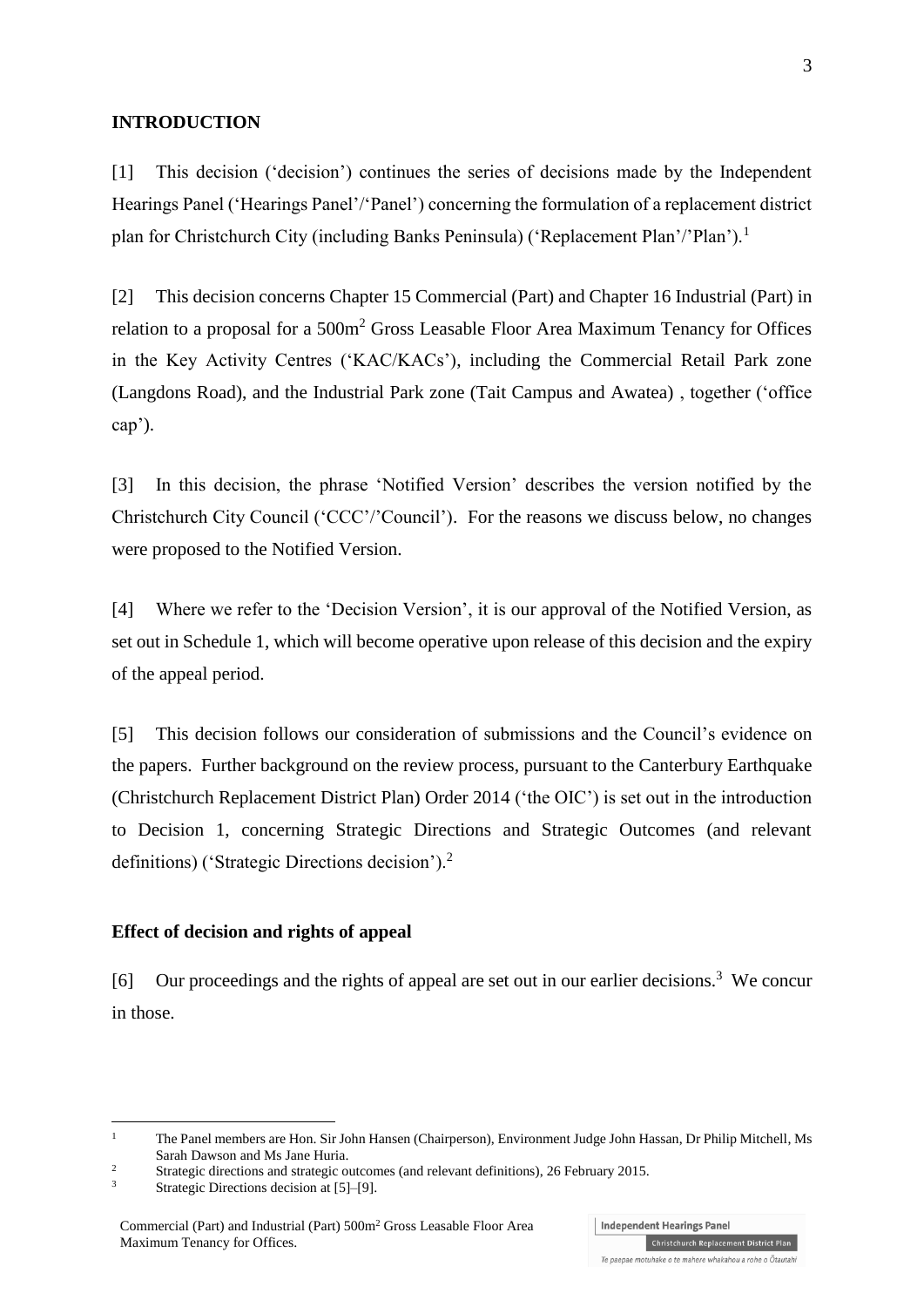#### **Identification of parts of existing district plan to be replaced**

[7] The OIC requires that our decision also identifies the parts of the existing district plan that are to be replaced by our decision. We confirm the approach as set out in Decision 11 at [751] is applicable here, and this decision does not therefore replace any other provisions at this time.

## **PRELIMINARY MATTERS**

#### **Conflicts of interest**

[8] We have posted notice of any potential conflicts of interest on the Independent Hearings Panel website.<sup>4</sup> No submitter raised any issue in relation to this.

## **REASONS \_\_\_\_\_\_\_\_\_\_\_\_\_\_\_\_\_\_\_\_\_\_\_\_\_\_\_\_\_\_\_\_\_\_\_\_\_\_\_\_\_\_\_\_\_\_\_\_\_\_\_\_\_\_\_\_\_\_\_\_\_\_\_\_\_\_\_\_\_\_\_\_\_\_\_**

**\_\_\_\_\_\_\_\_\_\_\_\_\_\_\_\_\_\_\_\_\_\_\_\_\_\_\_\_\_\_\_\_\_\_\_\_\_\_\_\_\_\_\_\_\_\_\_\_\_\_\_\_\_\_\_\_\_\_\_\_\_\_\_\_\_\_\_\_\_\_\_\_\_\_\_**

#### **STATUTORY FRAMEWORK**

[9] The OIC directs that we hold a hearing on submissions on a proposal and make a decision on that proposal.<sup>5</sup> In this case, however, no hearing was required because following the issue of the notice of hearing, no submitter requested to be heard, nor did they file any evidence, or request to cross examine Council witnesses. We determined that it was appropriate to decide the matter on the papers.<sup>6</sup>

[10] The OIC sets out what we must and may consider in making our decision.<sup>7</sup> It qualifies how the [Resource Management Act 1991](http://www.legislation.govt.nz/act/public/1991/0069/latest/DLM230265.html) ('RMA') is to apply and modifies some of the RMA's provisions, both as to our decision-making criteria and processes.<sup>8</sup> It directs us to comply with s 23 of the [Canterbury Earthquake Recovery Act 2011](http://www.legislation.govt.nz/act/public/2011/0012/latest/DLM3653522.html) ('CER Act').<sup>9</sup> The OIC also specifies additional matters for our consideration.

1

Independent Hearings Panel

<sup>&</sup>lt;sup>4</sup> The website address is [www.chchplan.ihp.govt.nz.](http://www.chchplan.ihp.govt.nz/)<br> $\frac{5}{2}$ 

 $5$  OIC, cl [12\(1\).](http://www.legislation.govt.nz/regulation/public/2014/0228/latest/DLM6191312.html?search=ts_act%40bill%40regulation%40deemedreg_Canterbury+Earthquake+(Christchurch+Replacement+District+Plan)+Order+2014+_resel_25_a&p=1)

Minute, 24 June 2016.

 $^{7}$  OIC[, cl 14\(1\)](http://www.legislation.govt.nz/regulation/public/2014/0228/latest/DLM6190449.html?search=ts_act%40bill%40regulation%40deemedreg_Canterbury+Earthquake+(Christchurch+Replacement+District+Plan)+Order+2014+_resel_25_a&p=1).

 $\frac{8}{9}$  OIC, [cl 5.](http://www.legislation.govt.nz/regulation/public/2014/0228/latest/DLM6190439.html?search=ts_act%40bill%40regulation%40deemedreg_Canterbury+Earthquake+(Christchurch+Replacement+District+Plan)+Order+2014+_resel_25_a&p=1)

<sup>9</sup> Our decision does not set out the text of various statutory provisions it refers to, as this would significantly lengthen it. However, the electronic version of our decision includes hyperlinks to the New Zealand Legislation website. By clicking the hyperlink, you will be taken to the section referred to on that website.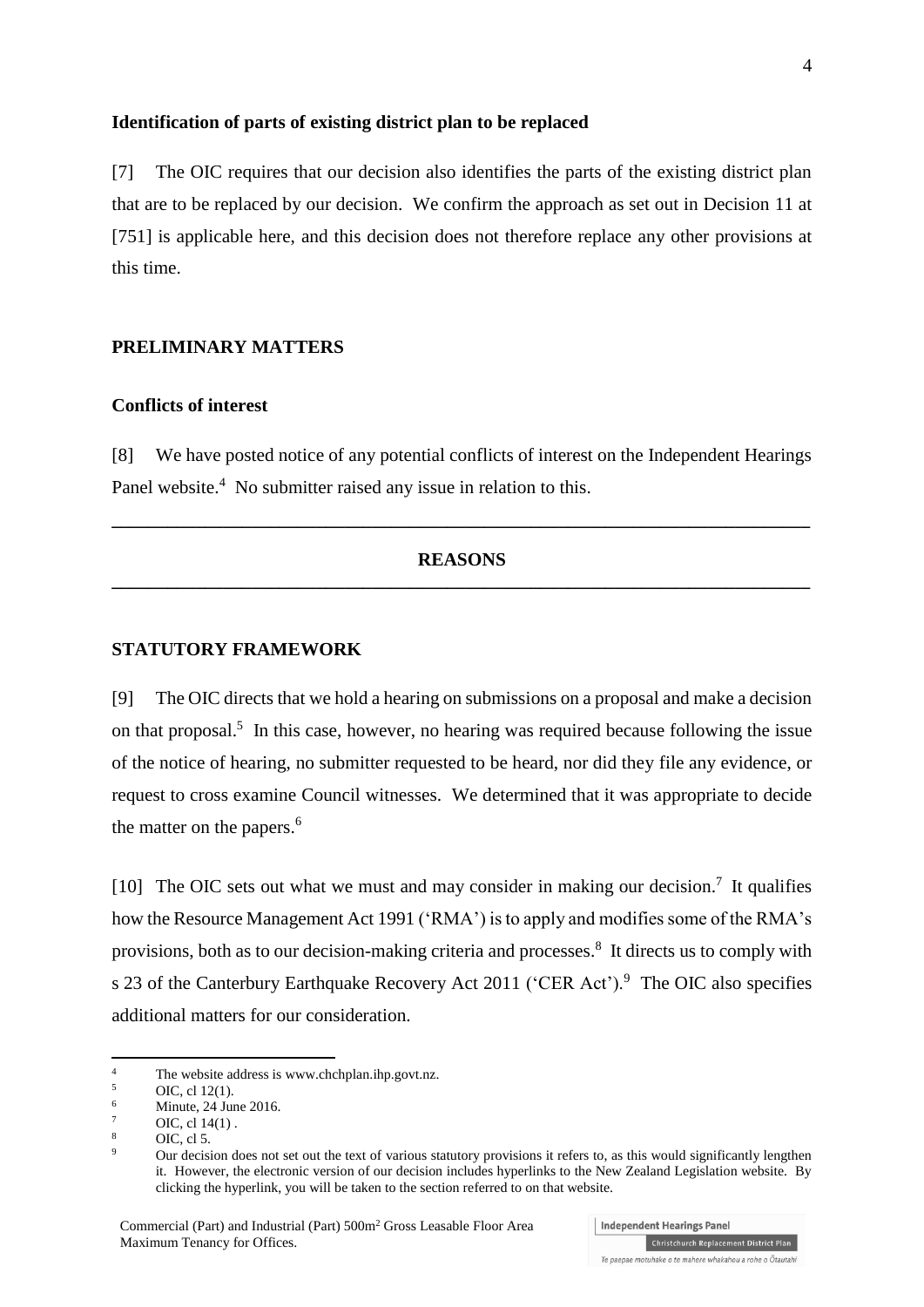[11] Our Strategic Directions decision, which was not appealed, summarised the statutory framework for that decision. As it is materially the same for this decision, we apply the analysis we gave of that framework in that decision.<sup>10</sup> As with all our decisions, we apply our Strategic Directions decision throughout.

#### **The required s 32 and 32AA evaluation.**

[12] In Decision 11 we concluded on the evidence of Mr Philip Osborne, an economist, for the Council and Mr Marius Ogg, a valuation expert, for the Crown, that there was a case made for the extension of the office cap, that had been proposed to apply to Neighbourhood Centres (excluding Spreydon/Barrington), to KACs (including the Commercial Retail Park zone (Langdons Road), and to the Industrial Park zones (Tait Campus and Awatea). We found:

[221] The weight of the evidence just discussed satisfies us that imposing a maximum tenancy cap on offices in KACs and those two Industrial Park zones would support the recovery of the CBD. The evidence directly pertains to our task in giving effect to the CRPS. In particular, we refer to CRPS Objective 6.2.5. The evidence suggests that, without a cap on maximum tenancy size of offices, there is some greater risk of development and distribution of offices in KACs and Industrial Parks that could otherwise go to the CBD. That would pose an associated risk of adverse impacts on the CBD of the kind noted in CRPS Policy 6.3.1.

[222] In addition, the evidence demonstrates that imposing a cap would not impose a significant cost on the KACs. Mr Ogg explained that very few of the centres around Christchurch actually have reasonable office offering and, particularly pre-earthquake, there were considerable vacancies. When asked about the capacity of Northlands and Merivale Malls to develop, Mr Osborne explained that any capacity they had would more likely be taken up by retail than by office uses. These factors indicate to us that imposing an office cap in centres would not likely restrict developers much beyond the existing market conditions.

[223] In addition, Mr Bartlett indicated that AMP was not interested in extending significant offices at Styx.In regard to Commercial Retail Park zone north of Langdon's Road, we received only minimal evidence. The Joint Statement expresses the joint views of Messrs Stevenson and Chrystal that "the office allocation reflects development which is currently permitted, consented or occurring on the site".

[224] As for the two Industrial Park zones, we accept that we do not have any evidence as to the implications or otherwise of the imposition of a maximum tenancy cap for any current or prospective development in those areas.

[225] We also accept the evidence that a 500m² cap would continue to allow for suburban suppliers, such as small accountancy or legal firms (the typical "mum and dad" firm), to be able to establish within suburban centres.

1

Te paepae motuhake o te mahere whakahou a rohe o Ōtautahi

Christchurch Replacement District Plan

<sup>10</sup> Strategic Directions decision at [25]–[28] and [40]–[62].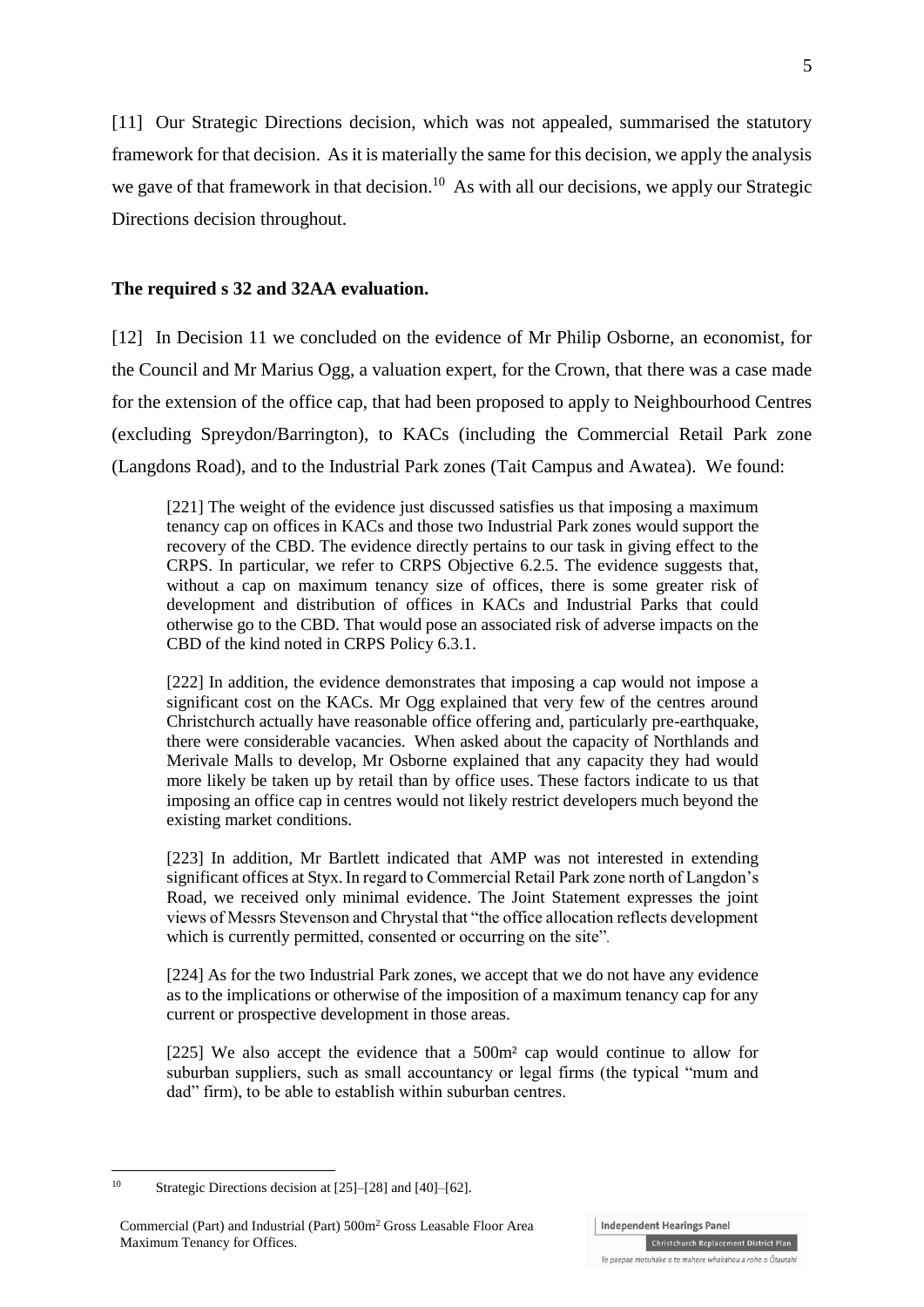[226] In terms of the s 32 requirement that we assess benefits and costs, and the risks of acting or not acting, we find on the evidence that the balance favours the imposition of a cap.

[13] We also found that although the suburban mall owners were not opposed to the position reached, it was possible that other interested persons may not be aware of the prospect of the office cap being extended in that way. We directed that the Council notify a new proposal to address the issue. $^{11}$ 

[14] The additional proposal was notified on 9 February 2016 and eight submissions were received. There were no further submissions. A list of submissions received is attached in Schedule 2. The only submitter to engage in expert witness conferencing and mediation was AMP Capital Investors (New Zealand) Limited  $(^{\circ}AMP^{\prime})^{12}$ . A joint witness statement was filed by Mr Copeland, AMP's economist, and Mr Osborne for the Council.<sup>13</sup> No agreement was reached between the Council and AMP at mediation. The Council met with a number of the submitters prior to filing evidence on a without prejudice basis.

[15] The Council filed evidence on 9 June 2016 from Mr Mark Stevenson, a planner<sup>14</sup> and Mr Philip Osborne, an economist.<sup>15</sup> No submitters filed evidence. AMP advised the Secretariat that it no longer wished to be heard.<sup>16</sup> There were no applications to cross examine Council witnesses.

[16] This decision follows on from our consideration of the issues relating to tenancy office caps in Decision 11. We adopt and endorse the reasoning of Decision 11.

[17] We refer to the necessary principles in section 32 and 32 AA set out in our earlier decisions.<sup>17</sup> We have considered the Council's s 32 Report prepared at the time of public notification of the Notified Version, and the evidence of Mr Stevenson and Mr Osborne.

[18] Mr Stevenson outlined the appropriateness of the proposal in terms of the relevant statutory framework, higher order documents and Decision 11, as it relates to the relevant

<u>.</u>

Christchurch Replacement District Plan

<sup>&</sup>lt;sup>11</sup> Decision 11 at [759]-[761].<br><sup>12</sup> Submission (OT5)

 $12$  Submission (OT5)

<sup>&</sup>lt;sup>13</sup> Joint witness statement of Michael Copeland and Philip Osborne, 17 May 2016.

<sup>&</sup>lt;sup>14</sup> Evidence in chief of Mark Stevenson, 9 June 2016.

<sup>&</sup>lt;sup>15</sup> Evidence in chief of Philip Osborne, 9 June 2016.

<sup>&</sup>lt;sup>16</sup> Email from AMP to Secretariat, 20 June 2016, at 3.59pm.

Strategic Directions at [63]–[70].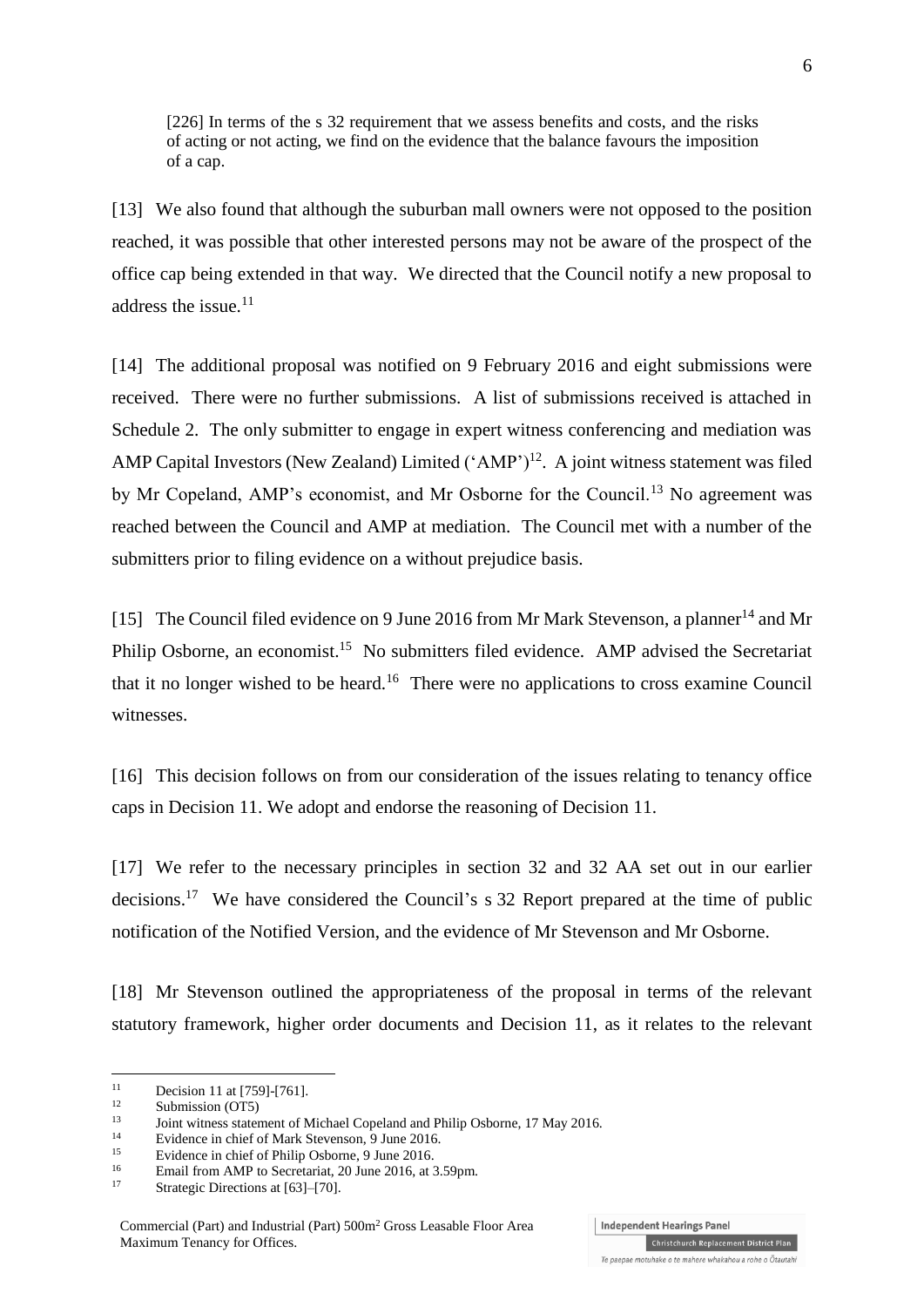objectives and policies. Mr Stevenson addressed the relevant s 32 evaluation matters and considered the alternatives suggested in submissions, including an exemption suggested by TFT Properties Limited ('TFT') that the rule only apply to office buildings erected after February 2016. He also considered Tait Foundation and Tait Limited's ('Tait') request to exclude the Industrial Park (Tait) zone from the limit on the basis of its unique circumstances.<sup>18</sup> In both cases he recommended not to include the relief requested, because, in the case of TFT, he could not distinguish between the impact of an office cap for new buildings and existing buildings, nor did he consider Tait's circumstances to be sufficiently unique. We note that neither submitter called evidence to support a different conclusion being reached. We accept Mr Stevenson's evidence.

[19] Mr Stevenson also did not accept AMP's requested relief to exclude District centres. In the absence of evidence to the contrary we accept Mr Stevenson's evidence.

[20] Mr Osborne's evidence was consistent with his views as recorded by us in Decision 11. He considered the various alternatives requested in submissions and concluded that the Notified Version remained the most appropriate means to achieve the objectives of the Canterbury Regional Policy Statement ('CRPS') and the CRDP.

[21] In their joint witness statement, Mr Osborne and Mr Copeland, for AMP, were generally agreed that the continued dispersal of commercial activity through Christchurch City will undermine planned infrastructure and result in inefficiencies that will impact upon the growth and recovery of the Christchurch economy. However, they differed on whether this risk was better addressed through the office cap, or via Mr Copeland's suggestion to rely on the quantum of office space in KACs.<sup>19</sup>

[22] Despite that difference in view, AMP elected not to be heard and did not call Mr Copeland to give evidence to support that difference. Mr Osborne considered Mr Copeland's alternative in his evidence in chief, but rejected it. That was on the basis that, in order to achieve economic benefits of a centralised city and facilitate the recovery of the Central City, it is necessary to implement limits on the basis of a hierarchy, with the Central City possessing

<sup>18</sup> Tait (OT7) at [11].

<u>.</u>

Te paepae motuhake o te mahere whakahou a rohe o Ōtautahi

Christchurch Replacement District Plan

<sup>&</sup>lt;sup>19</sup> Expert witness joint statement at 3.9.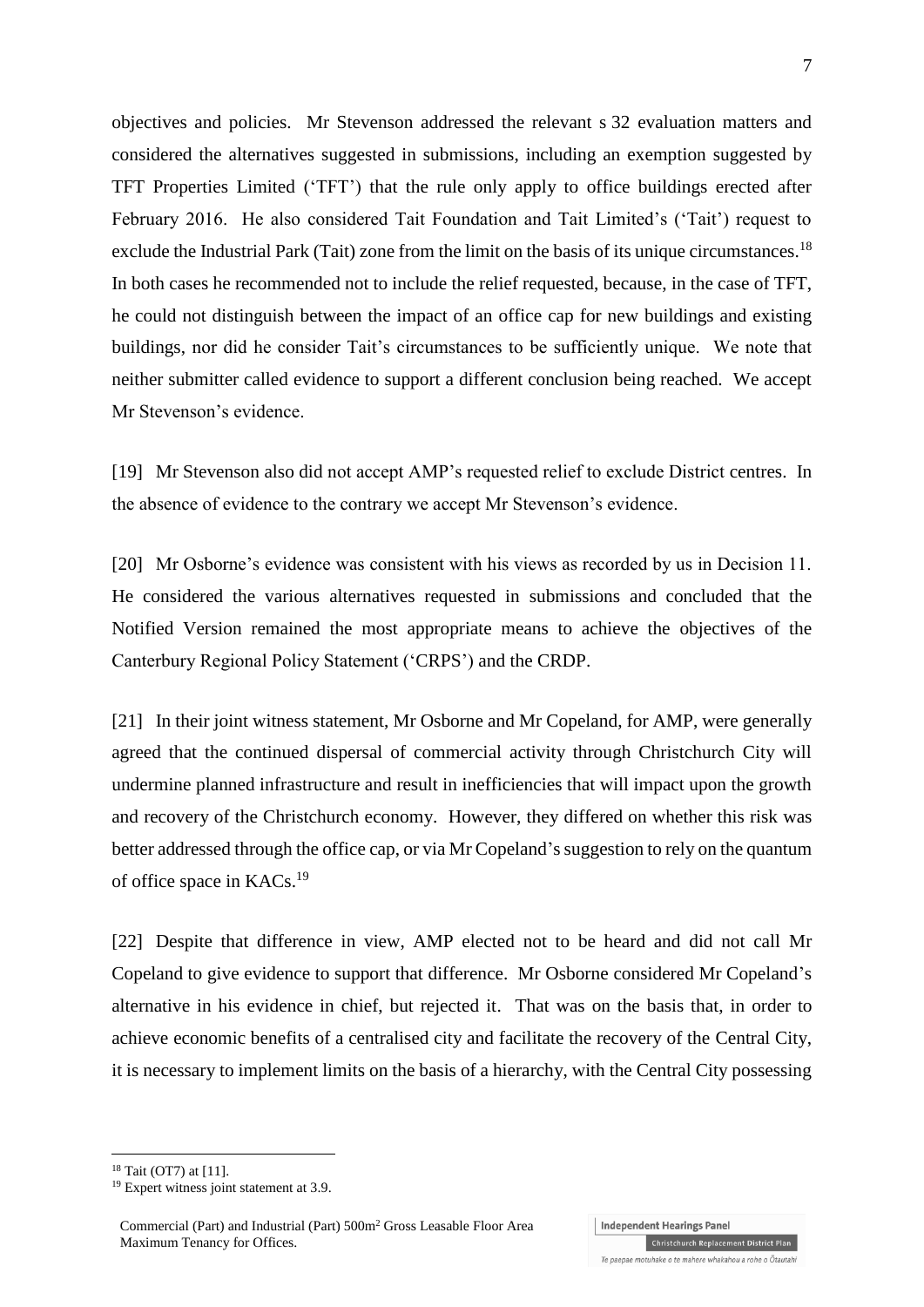the greater development opportunity followed by the KACs. Mr Osborne was also of the view that a simple quantum approach lacked "discernment". He said: $^{20}$ 

Without identifying generally the businesses that are more appropriate in the Central City, commercial office floorspace will compete evenly with that in the Central City. Typically, larger businesses are more competitive for office space, as such these would represent a more than proportionate uptake of District centre capacity. As a consequence, this means that there is a higher risk that those businesses that cannot afford to locate in the Central City and those that are less appropriate will seek to locate in District centres. In this case one of two things happen: these businesses apply for a resource consent and locate elsewhere or they do not locate in Christchurch. A more targeted set of provisions reduces the competitive effect of other commercial floorspace on the demand for the Central City while allowing a more efficient market for local commercial businesses.

[23] Mr Osborne considered that the type of office activity directed into the CBD is important for its recovery. Simply limiting the total quantum of office space outside the CBD is likely to delay the CBD recovery. He concluded that not only does the proposal target the activities that will facilitate the recovery of the Central City but in doing so would release capacity in District Centres for more vulnerable commercial businesses.<sup>21</sup>

[24] Mr Osborne concluded that in light of the clear guidance in the Central City Recovery Plan, as well as Decision 11, the CRDP seeks to facilitate the Central City in terms of recovery and its primacy for commercial office activity. He considered that the targeted approach not only provides greater certainty for Central City investments, greater efficiencies and higher profile for the Central City, but also would have the positive effect of releasing capacity within the KACs and, to an extent, the Industrial Parks for more appropriate commercial activities that seek more "localised and locational attributes".<sup>22</sup>

[25] In the absence of further contrary expert opinion, we accept Mr Osborne's evidence.

[26] We are satisfied that extending the office cap to the KACs (including the Commercial Retail Park zone (Langdons Road) and the Industrial Park zone (Tait Campus and Awatea), as proposed in the Notified Version, is the most appropriate method to achieve the CRPS objectives. In doing so we have considered the costs and benefits of alternatives, as outlined in the evidence of Mr Stevenson and Mr Osborne and raised in submissions. We have

1

<sup>&</sup>lt;sup>20</sup> Evidence in chief of Philip Osborne, 9 June 2016, at 7.7.

 $\frac{21}{22}$  Ibid at 9.3.

Ibid at  $10.3$ .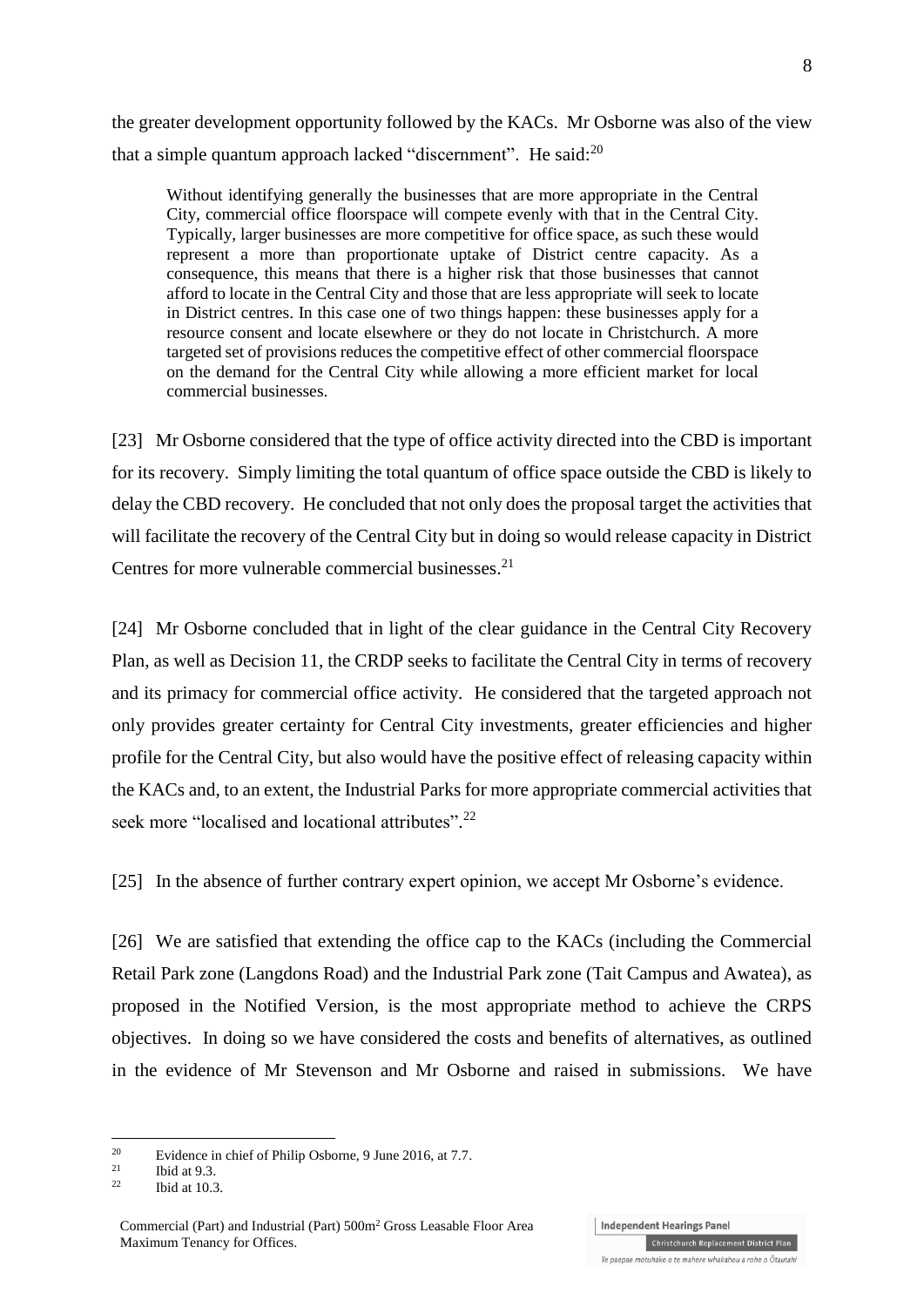considered the Council's section 32 evaluation accompanying the Notified Version. We find the Notified Version to be supported by the s 32 evaluation and the evidence.

#### **Definitions**

[27] No additional changes are made to the definitions as decided in Decision  $16<sup>23</sup>$  We will consider any further technical drafting matters if needed as part of our Decision on Stage 2 and 3 Definitions decision in due course.

#### **OVERALL EVALUATION AND CONCLUSIONS**

[28] Accordingly, in light of the submissions and evidence we have considered, and for the reasons we have set out, we are satisfied that:

- (a) We have exercised our function, in making this decision, in accordance with the provisions of Part 2, RMA (there are no applicable regulations).
- (b) As part of the Replacement Plan, the provision for a 500m<sup>2</sup> Gross Leasable Floor Area Maximum Tenancy for Offices in the KACs and the Industrial Park zone (Tait Campus and Awatea) in Schedule 1 to this decision:
	- (i) accords with and assists the Council to carry out its statutory functions for the purposes of giving effect to the RMA;
	- (ii) is the most appropriate to achieve the Strategic Directions and Objectives in Chapter 15 Commercial (part) and Chapter 16 Industrial (part);
	- (iii) gives effect to the CRPS (to the extent relevant);
	- (iv) duly aligns with other RMA policy and planning instruments, the land use recovery plans, and the OIC (including the Statement of Expectations).

1

<sup>23</sup> Decision 16 and minor corrections.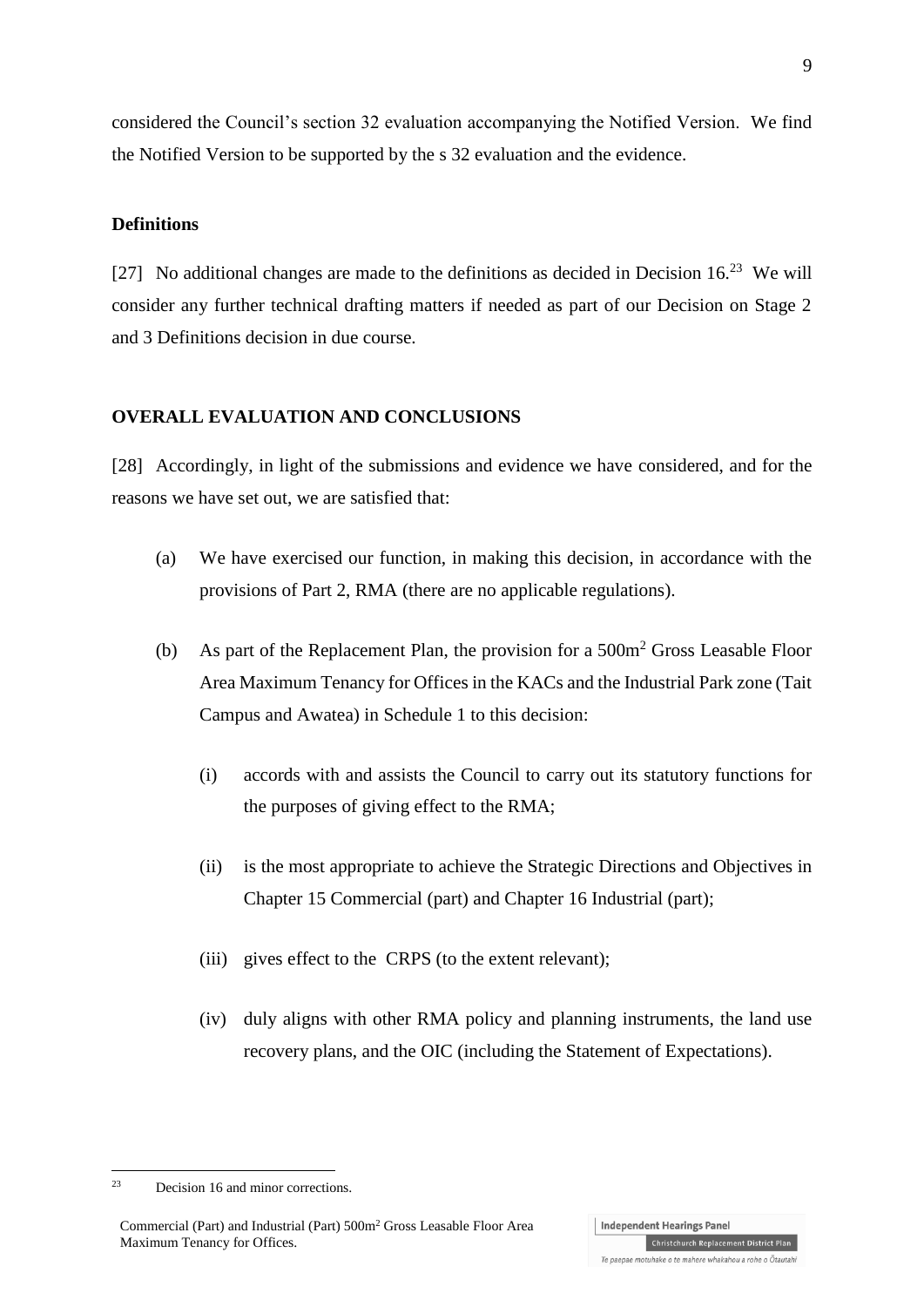As part of the Replacement Plan, the amended rules we have included in Chapter 15  $(c)$ and 16 will achieve the purpose of the RMA.

For the Hearings Panel:

W. Han

Hon Sir John Hansen Chair

Environment Judge John Hassan Deputy Chair

Dr Philip Mitchell Panel Member

m

Ms Sarah Dawson Panel Member

Ms Jane Huria Panel Member

Commercial (Part) and Industrial (Part) 500m<sup>2</sup> Gross Leasable Floor Area Maximum Tenancy for Offices.

Independent Hearings Panel **Christchurch Replacement District Pla** Te paepae motuhake o te mahere whakahou a rohe o Ōtautah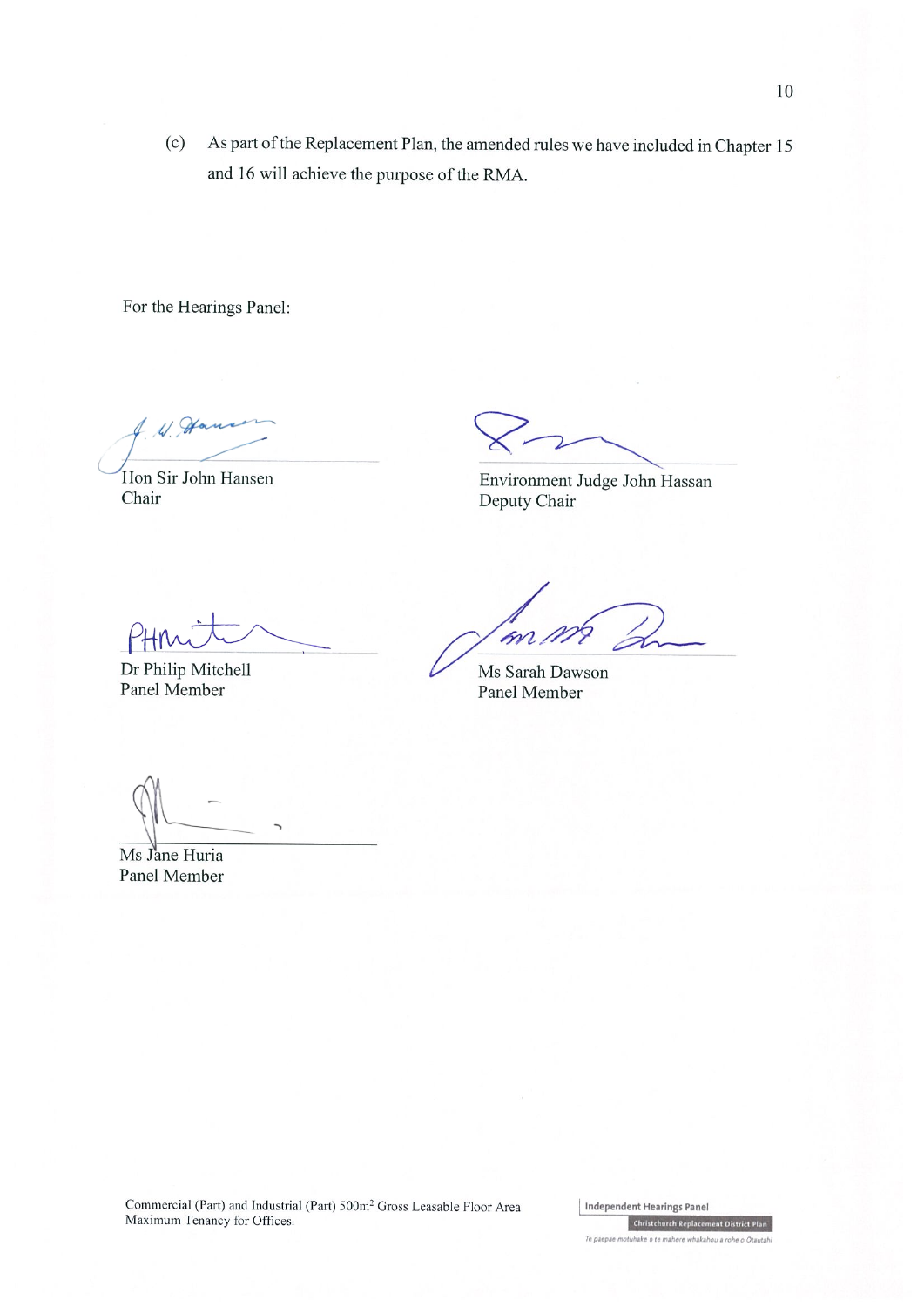## **SCHEDULE 1**

Changes that the decision makes to the proposals:

## **Chapter 15 Commercial - Rule 15.4.1.1 P10 and Rule 15.7.1.1 P19 only.**

### **Chapter 16 Industrial - Rule 16.6.1.1 P11 only**

Changes to earlier decisions are shown as tracked.

### **15.4.1.1 Permitted activities**

| <b>P10</b> | Office activity | a. The maximum tenancy size shall be $500m^2$ GLFA<br>in a <b>District or</b> Neighbourhood Centre. This |  |
|------------|-----------------|----------------------------------------------------------------------------------------------------------|--|
|            |                 | clause does not apply to the Key Activity Centre at<br>Spreydon/Barrington.                              |  |

### **15.7.1.1 Permitted activities**

| <b>P19</b> | Office activity within the<br><b>Commercial Retail Park Zone</b><br>located north of Langdons Road. | a. The activity shall be limited to a total of $10,000m^2$<br>GFA in the Commercial Retail Park Zone north of<br>Langdons Road. |
|------------|-----------------------------------------------------------------------------------------------------|---------------------------------------------------------------------------------------------------------------------------------|
|            |                                                                                                     | b. The activity shall have a maximum tenancy size<br>of 500m <sup>2</sup> GLFA.                                                 |

#### **16.6.1.1 Permitted activities**

| <b>P11</b> | Office activity within the Industrial<br>Park Zone (Tait, Awatea) | Office activity within each Industrial Park Zone (Tait,<br>Awatea) shall:                                                                                                         |  |
|------------|-------------------------------------------------------------------|-----------------------------------------------------------------------------------------------------------------------------------------------------------------------------------|--|
|            |                                                                   | a. be limited to a total of $5,000 \text{ m}^2$ ;                                                                                                                                 |  |
|            |                                                                   | b. have visually transparent glazing on the ground<br>floor elevation facing the street for a minimum of<br>20% of that elevation where the office activity<br>fronts the street. |  |
|            |                                                                   | c. have a maximum tenancy size of 500m <sup>2</sup> GLFA.                                                                                                                         |  |

Christchurch Replacement District Plan Te paepae motuhake o te mahere whakahou a rohe o Ōtautahi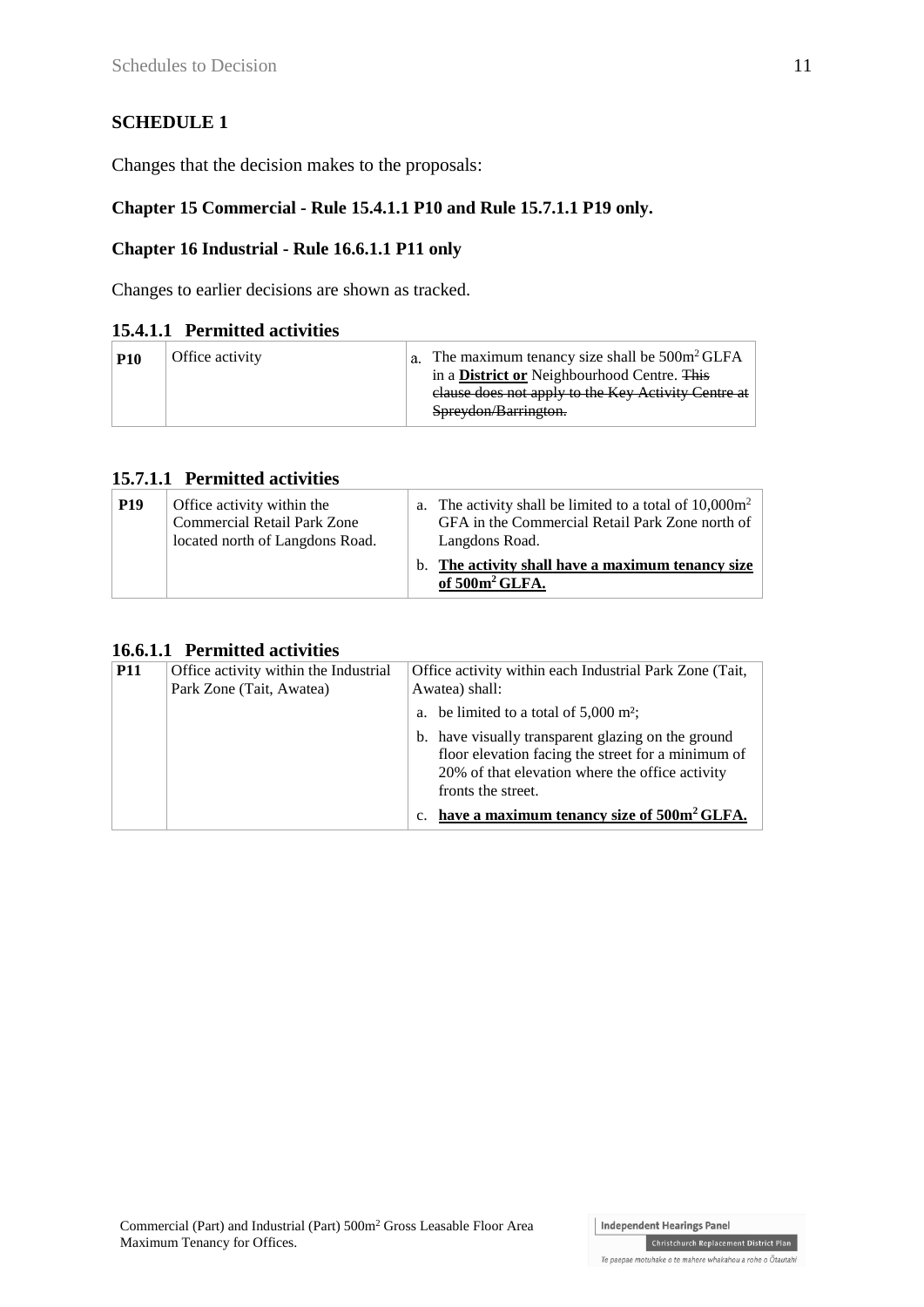## **SCHEDULE 2**

| <b>Submitter Name</b>                       | <b>Submitter Number</b> |
|---------------------------------------------|-------------------------|
| Chris Lee                                   | OT1                     |
| Lynn Anderson or Cantago Properties Ltd     | OT2                     |
| <b>TFT</b> Properties Ltd                   | OT3                     |
| Alexander McMillan Trust                    | $\overline{O}T4$        |
| AMP Capital Investors (New Zealand) Limited | OT <sub>5</sub>         |
| Scentre (New Zealand) Limited               | OT <sub>6</sub>         |
| The Tait Foundation and Tait Limited        | OT <sub>7</sub>         |
| Kite Enterprises Ltd                        | OT8                     |

Te paepae motuhake o te mahere whakahou a rohe o Ōtautahi